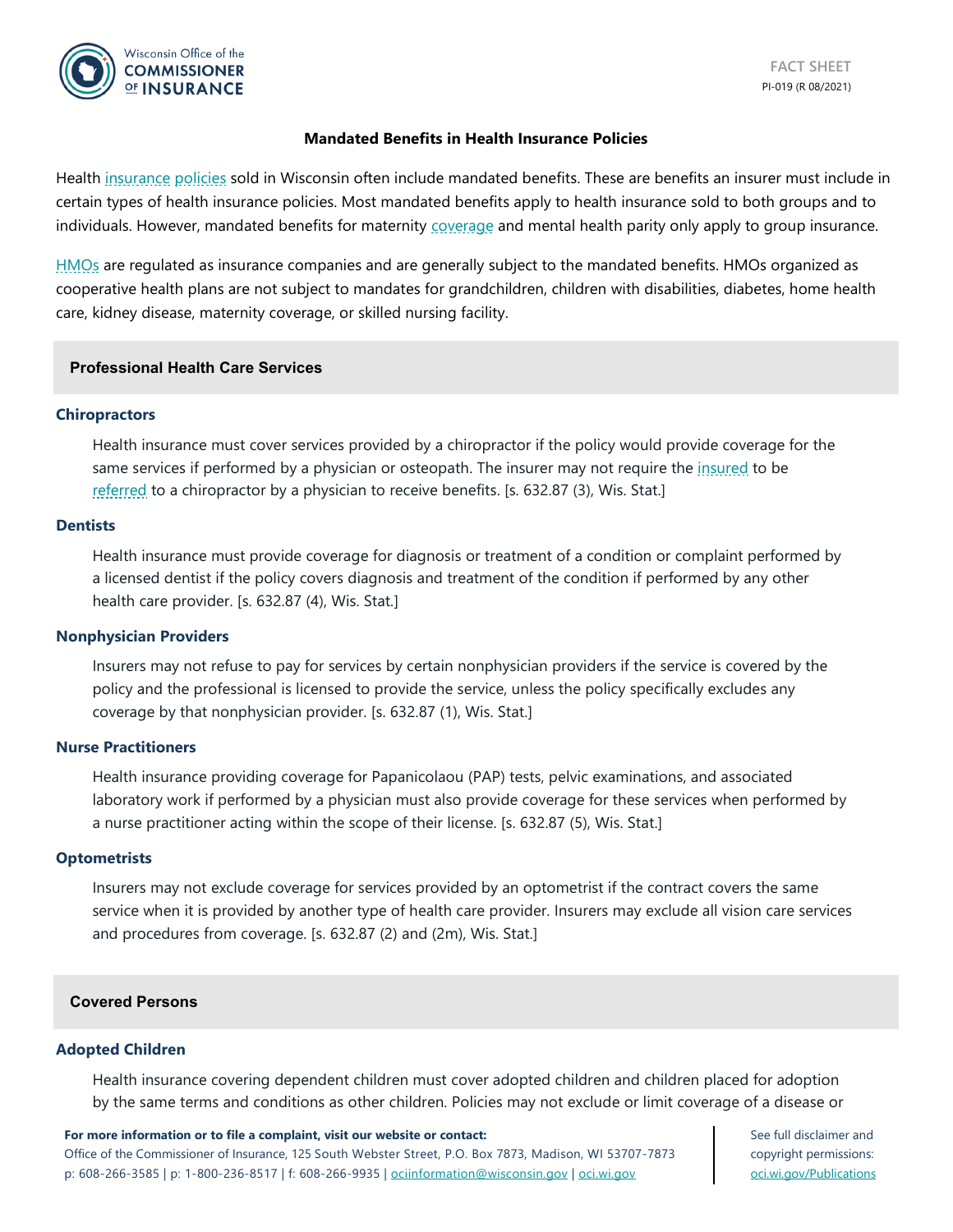physical condition of the child because the disease or condition existed before coverage under the policy began. [s. 632.896, Wis. Stat.]

### **Dependents**

Health insurance covering dependent children must provide coverage to an adult child of the applicant or insured if the child is under the age of 26.

Coverage must also be provided to an adult child regardless of age if the child was under 27 years of age when he or she was called to federal active duty in the National Guard or in a reserve component of the U.S. armed forces while the child was attending, on a full-time basis, an institution of higher education. [s. 632.885, Wis. Stat.]

# **Grandchildren**

Health insurance providing coverage for any child of the insured shall provide the same coverage for all children of that child until that child reaches the age of 18. [s. 632.895 (5m), Wis. Stat.]

## **Children with Disabilities**

Health insurance covering dependent children must provide an extension of coverage when a child reaches the age limit for a dependent child while the child continues to be both incapable of self-sustaining employment because of a mental or physical disability, and is chiefly dependent upon the insured person for support and maintenance. Insurers can require notice of continued dependence after a child reaches the maximum age under the policy. [s. 632.88, Wis. Stat.]

## **Newborn Infants**

Health insurance must provide coverage from the moment of birth for a newborn child of the insured. The newborn shall receive the same coverage the policy provides for any children covered or eligible for coverage under the policy. Coverage must include functional repair and restoration of congenital defects and birth abnormalities as an injury or sickness under the policy.

Policies may require notification of a child's birth and payment of any required premiums to be furnished to the insurer within 60 days after the date of birth. Insurers may refuse to continue coverage beyond the 60-day period if such notification is not received unless, within one year after the birth of the child, the insured makes all past due payments with interest at the rate of 5-1/2% per annum. [s. 632.895 (5), Wis. Stat.]

## **Student on Medical Leave**

Health insurance providing coverage for a person as a dependent of the insured because the person is a fulltime student shall continue to provide dependent coverage for the person if, due to a [medically necessary](https://oci.wi.gov/Pages/Consumers/Glossary.aspx#medicallynecessary) leave of absence, he or she ceases to be a full-time student.

A student is required to submit documentation and certification from the person's attending physician stating the medical necessity of the leave of absence. [s. 632.895 (15), Wis. Stat.]

## **Mandatory Benefits**

## **Autism Spectrum Disorder**

Health insurance is required to provide coverage for the treatment of autism spectrum disorders which includes autism disorder, Asperger's syndrome, and pervasive developmental disorder not otherwise specified. Coverage must be provided for evidence-based treatment of autism spectrum disorders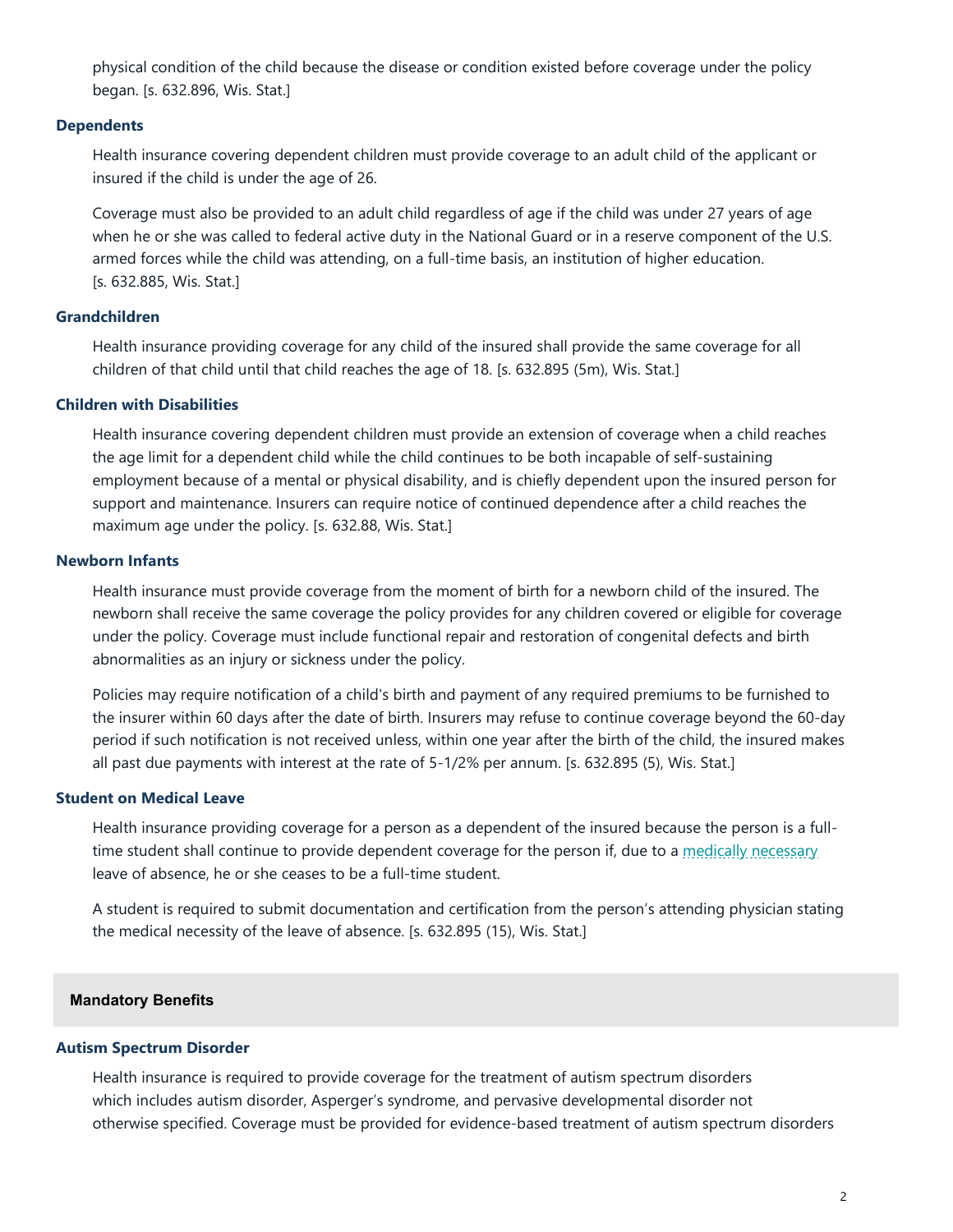if the treatment is prescribed by a physician and provided by qualified providers. Treatment of autism spectrum disorders is considered mental health treatment, not habilitative treatment.

Coverage may be subject to [deductibles,](https://oci.wi.gov/Pages/Consumers/Glossary.aspx#deductible) [coinsurance,](https://oci.wi.gov/Pages/Consumers/Glossary.aspx#coinsurance) or [copayments](https://oci.wi.gov/Pages/Consumers/Glossary.aspx#copayment) generally applied to other conditions covered by the policy or plan. The coverage may not be subject to limitations or exclusions, including limitations on the number of treatment visits.

Additional information can be found in the Frequently Asked Questions on Mandated Coverage for Autism Services at [oci.wi.gov/Pages/Consumers/PI-234.aspx.](https://oci.wi.gov/Pages/Consumers/PI-234.aspx) [s. 632.895 (12m), Wis. Stat., and s. Ins 3.36, Wis. Adm. Code]

### **Breast Reconstruction**

Health insurance providing coverage for a mastectomy is required to provide coverage of breast reconstruction of the affected tissue incident to a mastectomy. [s. 632.895 (13), Wis. Stat.]

#### **Coverage of Certain Health Care Costs in Cancer Clinical Trials**

Health insurance is required to provide coverage of routine medical services for the treatment of cancer provided to an insured in a cancer clinical trial if the services would be covered under the policy if the insured were not enrolled in a cancer clinical trial. The coverage is subject to all terms, conditions, and restrictions applying to other coverage under the policy, including the treatment and services performed by participating and nonparticipating providers. Health insurance is not required to cover the cost of the treatment or drug the clinical trial is studying. [s. 632.87 (6), Wis. Stat.]

#### **Hearing Aids and Cochlear Implants**

Health insurance is required to provide coverage for hearing aids, cochlear implants, and related treatment prescribed by a physician or by a licensed audiologist for children under 18 years of age. The child must be certified as being deaf or hearing impaired. The cost of hearing aids is not required to exceed the cost of one hearing aid per ear per child more than once every three years.

Coverage may be subject to any cost-sharing provisions, limitations, or exclusions, other than preexisting condition exclusion, applying generally under the health insurance policy. [s. 632.895 (16), Wis. Stat.]

## **Contraceptive Coverage**

Health insurance providing coverage for outpatient health care services, preventive treatments and services, or prescription drugs and devices, is required to also provide coverage for contraceptives prescribed by a health care provider. Coverage for outpatient consultations, examinations, procedures, and medical services necessary to prescribe, administer, maintain, or remove a contraceptive is also required if covered for any other drug benefits under the policy or plan. Coverage may only be subject to the exclusions, limitations, or cost-sharing provisions applying generally to the coverage of outpatient health care services, preventive treatment and services, or prescription drugs and devices provided under the policy. [s. 632.895 (17), Wis. Stat.]

#### **Colorectal Cancer Screening**

Health insurance covering any diagnostic or surgical procedures is required to cover colorectal cancer examinations and laboratory tests for any insured who is 50 years of age or older, or any insured who is under 50 years of age and at high risk for colorectal cancer. The insurer may use the most current guidelines issued by the U.S. Preventive Services Task Force, the National Cancer Institute, or the American Cancer Society in determining which screening tests and procedures to cover. [s. 632.895 (16m), Wis. Stat., and s. Ins 3.35, Wis. Adm. Code]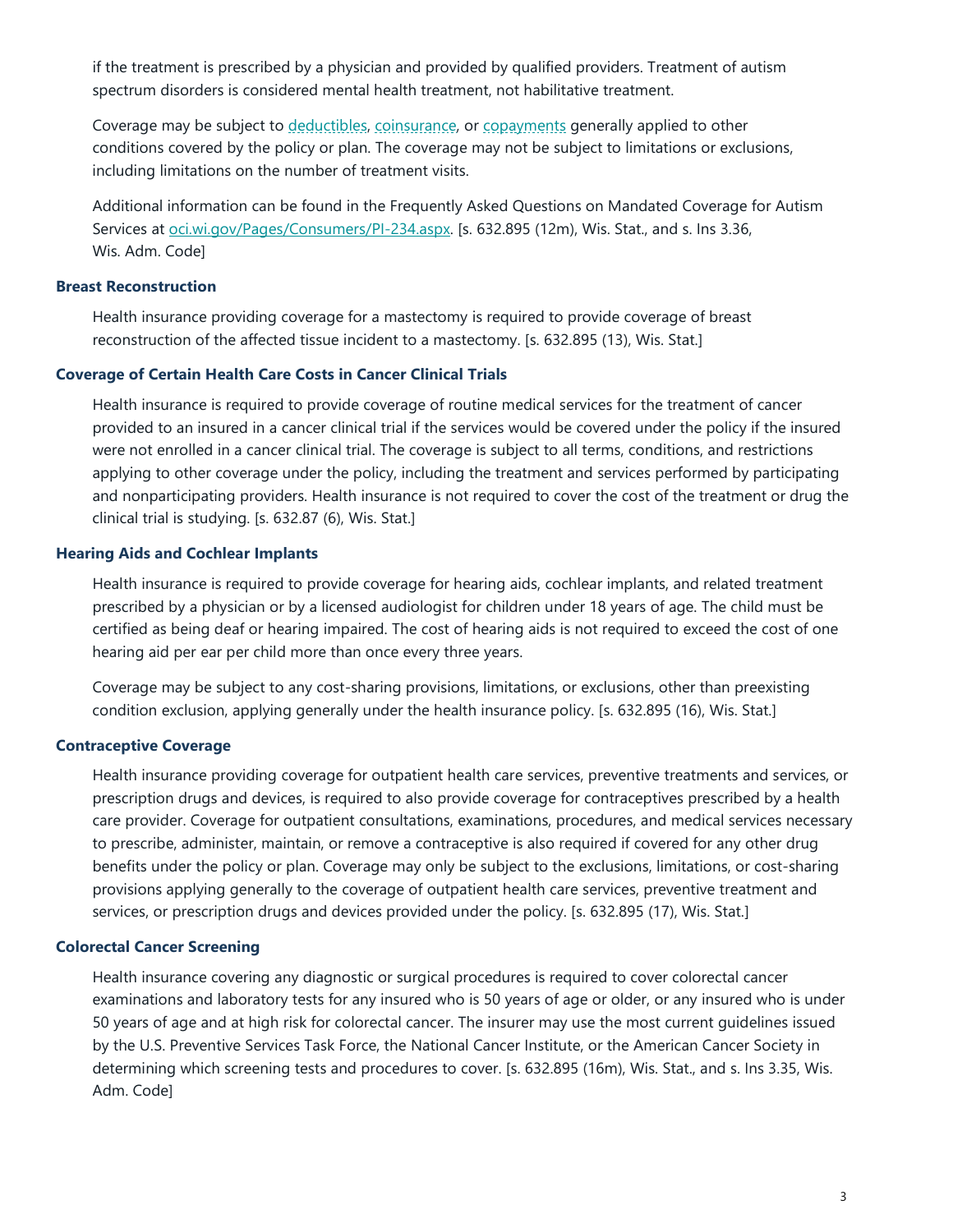### **Facility Charges and Anesthetics for Dental Care**

Health insurance is required to cover hospital or ambulatory surgery center charges incurred and anesthetics provided in conjunction with dental care for a child under the age of 5, an individual who has a chronic disability, or an individual who has a medical condition requiring hospitalization or general anesthesia for dental care. This requirement does not apply to dental-only plans. [s. 632.895 (12), Wis. Stat.]

### **Diabetes**

Health insurance covering expenses for the treatment of diabetes shall provide coverage for insulin infusion pumps, other equipment and supplies, insulin and other prescription medication, and diabetic selfmanagement education programs. Insurers may apply the same exclusions, limitations, deductibles, and coinsurance provisions applying to other covered expenses. Coverage may be limited to the purchase of one pump per year, and the insured may be required to use the pump 30 days before purchase. [s. 632.895 (6), Wis. Stat.]

### **Genetic Testing**

Health insurers are prohibited from:

- Requiring an individual or a member of the individual's family to obtain a genetic test using DNA from the person's blood to determine the presence of a genetic disease or disorder.
- Requiring an individual to reveal if he or she or a member of the family has had a genetic test and revealing the results of that test.
- Requiring or requesting a health care provider to reveal either an individual or family member had a genetic test or the results of a genetic test.
- Conditioning coverage on whether a person or member of a person's family has had a genetic test.
- Basing premium rates or other aspects of insurance coverage on whether a person or a person's family member has had a genetic test and revealing the results of the test. [s. 631.89, Wis. Stat.]

#### **Drugs for Treatment of HIV Infection**

Health insurance providing coverage of prescription medicine shall provide coverage for each FDA-approved drug prescribed by the insured's physician for the treatment of HIV infection or an illness or medical condition arising from or related to HIV infection. This includes each investigational new drug that is presently in or has already completed a phase 3 clinical investigation. If the drug is an investigational new drug, it must be prescribed and administered in accordance with the treatment protocol approved for the investigational new drug. Coverage of these drugs may be subject to any copayments and deductibles the health insurance policy applies generally to other prescription medication covered by the policy. [s. 632.895 (9), Wis. Stat.]

#### **Home Health Care**

Health insurance providing benefits for inpatient hospital care must provide coverage for the usual and customary fees for at least 40 home health care visits per year. Home health care may include intermittent home nursing care, home health aide services, various types of therapy, medical supplies, medication prescribed under the home care plan, and nutrition counseling. If two or more insurers jointly provide health insurance coverage to an insured under two or more policies, home health care coverage is required under only one of the policies.

Coverage may be limited to cases where hospitalization or skilled nursing confinement would be necessary if home care were not provided and the necessary care cannot be provided by the patient's family without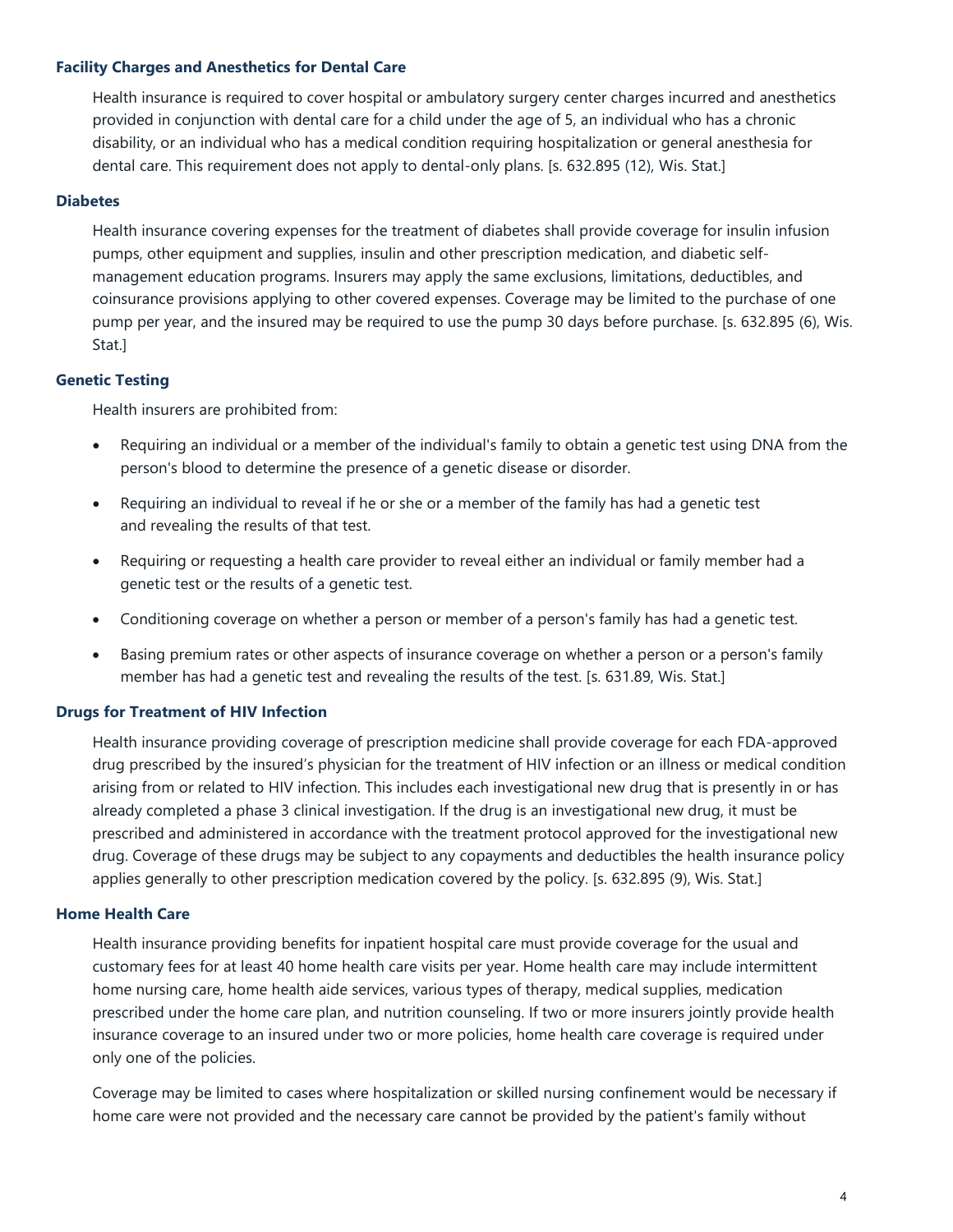undue hardship. Only state-licensed or Medicare-certified home health agencies or certified rehabilitation agencies must be covered. [s. 632.895 (2), Wis. Stat.]

### **Child Immunizations**

Health insurance providing coverage for a dependent of an insured must provide coverage of appropriate and necessary immunizations for children under 6 years of age. The coverage may not be subject to any deductibles, copayments, or coinsurance under the policy or plan. A managed care plan, however, is prohibited from applying such cost-sharing only to services provided by network providers. [s. 632.895 (14), Wis. Stat.]

### **Kidney Disease**

Health insurance covering hospital expenses must provide for inpatient and outpatient treatment of kidney disease, including dialysis, transplantation, and donor-related services. The coverage is not required to duplicate Medicare benefits, for those enrolled in Medicare, and may be subject to the same limitations applied to other covered health conditions. [s. 632.895 (4), Wis. Stat.]

### **Lead Screening**

Health insurance is required to provide coverage for blood lead tests for children under 6 years of age, according to screening protocols established by the Department of Health Services. [s. 632.895 (10), Wis. Stat.]

### **Mammography**

Health insurance must provide women between the ages of 45 and 49 with two examinations by low-dose mammography. However, insurers may refuse this coverage if an examination has been performed within the previous two years. Insurers may apply any mammogram obtained during that age period toward the two mandated examinations, even if obtained prior to coverage under the policy. Women who are age 50 to 65 must be covered for annual mammograms.

Coverage is required regardless of whether the woman shows any symptoms. Policies may not apply exclusions or limitations that do not apply to other radiological examinations covered under the policy. [s. 632.895 (8), Wis. Stat.]

## **Maternity Coverage**

If a group health policy provides maternity coverage for anyone covered under the policy, it must provide coverage for all persons covered under the policy. Insurers may not apply exclusions and limitations to the mandated maternity coverage that do not apply to other maternity coverage provided under the policy. [s. 632.895 (7), Wis. Stat.]

### **Mental Health Parity**

Group health insurance providing coverage for inpatient hospital treatment or outpatient treatment must provide coverage of inpatient hospital services, outpatient services, and transitional treatment arrangements for the treatment of nervous and mental disorders and substance use disorders.

Coverage may be subject to any exclusions and limitations, deductibles, copayments, coinsurance, and [out-of](https://oci.wi.gov/Pages/Consumers/Glossary.aspx#outofpocketexpenses)[pocket expenses](https://oci.wi.gov/Pages/Consumers/Glossary.aspx#outofpocketexpenses) that generally apply to other conditions covered by the plan. Coverage may also include visit and other treatment limitations when the restrictions applied are similar to substantially all other coverage under the plan. Any overall deductible amount or out-of-pocket limit for the plan must include expenses incurred for the treatment of nervous and mental disorders and substance use disorders.

Federal law may provide additional coverage under provisions included in the Patient Protection and Affordable Care Act (PPACA) and Mental Health Parity and Addiction Equity Act (MHPAEA) of 2008. [s. 632.89, Wis. Stat.]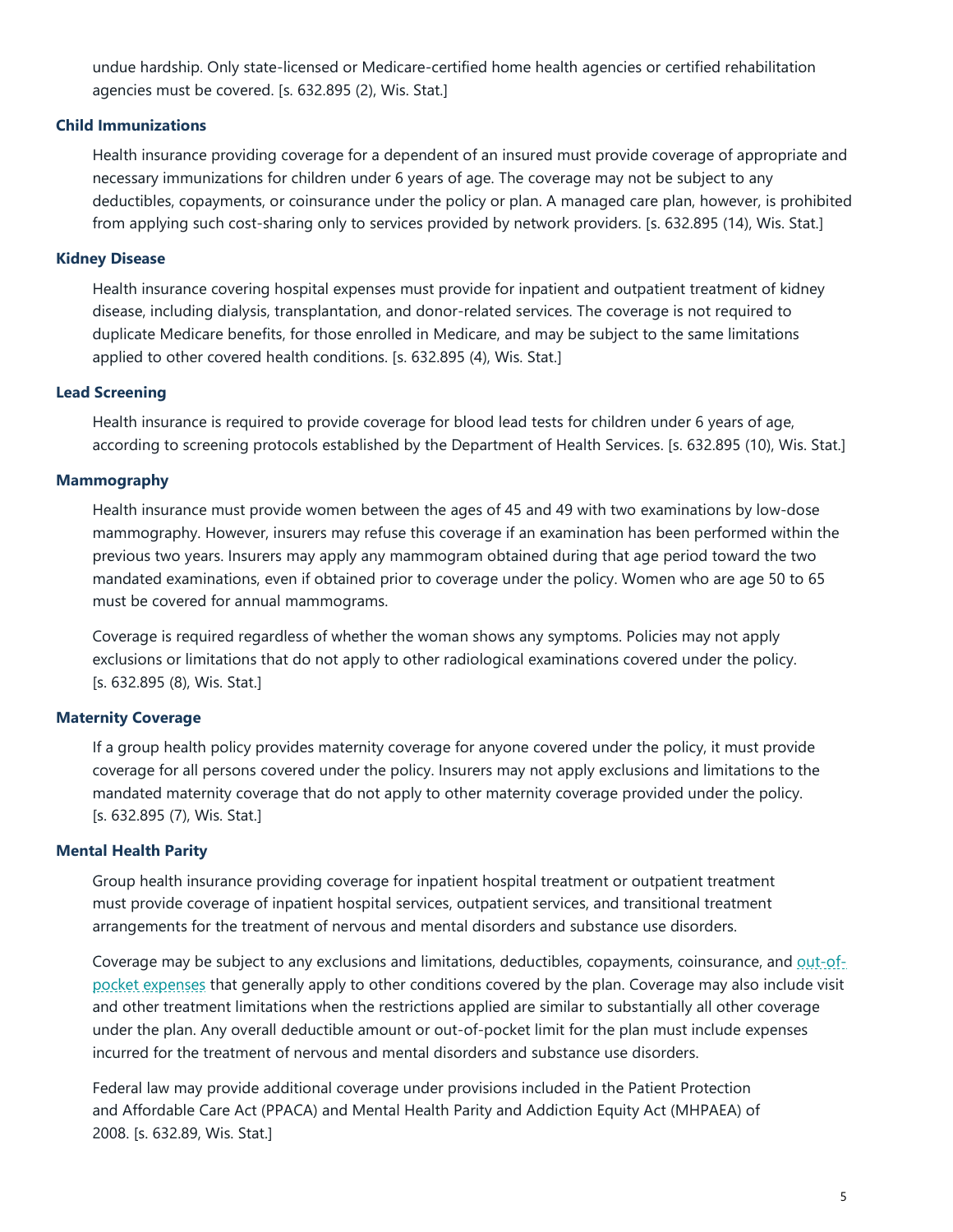Learn more about Mandated Benefits for the Treatment of Nervous and Mental Disorders or Substance Use Disorders at [oci.wi.gov/Pages/Consumers/PI-008.aspx.](https://oci.wi.gov/Pages/Consumers/PI-008.aspx)

## **Oral and Injected Chemotherapy**

Health insurance covering injected or intravenous chemotherapy and oral chemotherapy is prohibited from requiring a higher copayment, deductible, or coinsurance amount for oral chemotherapy than required for injected or intravenous chemotherapy. For high-deductible health plans, the limitation applies only after the insured's deductible has been satisfied.

Health plans limiting copayments paid by covered individuals to no more than \$100 for a 30-day supply of an oral chemotherapy medication are considered to comply with this mandate. Annually on January 1, health plans may adjust the \$100 limit by an amount not exceeding the percentage increase in the U.S. consumer price index for all urban consumers, U.S. city average, as determined by the U.S. Department of Labor. [s. 632,867, Wis. Stat.]

## **Skilled Nursing Care**

Health insurance covering hospital expenses must cover at least 30 days of skilled nursing care to patients who enter a licensed skilled nursing facility within 24 hours after discharge from a hospital. Coverage may be limited to care that is medically necessary as certified by the attending physician every seven days and for the same condition treated in the hospital. Skilled nursing care is narrowly defined. Many people in nursing homes are not receiving skilled care. [s. 632.895 (3), Wis. Stat.]

## **TMJ Disorders**

Health insurance providing coverage of any diagnostic or surgical procedure involving a bone, joint, muscle, or tissue are required to provide coverage for diagnostic procedures and medically necessary surgical or nonsurgical treatment for the correction of temporomandibular (TMJ) disorders. Coverage may be subject to any exclusions and limitations, deductibles, copayments, coinsurance, and [out-of-pocket expenses](https://oci.wi.gov/Pages/Consumers/Glossary.aspx#outofpocketexpenses) that generally apply to other conditions covered by the plan. Coverage may include intraoral splint therapy devices but is not required to include cosmetic or elective orthodontic, periodontic, or general dental care. Plans are permitted to impose [prior authorization](https://oci.wi.gov/Pages/Consumers/Glossary.aspx#priorauthorization) requirements on surgical or nonsurgical TMJ services. [s. 632.895 (11), Wis. Stat.]

## **For Additional Information**

State and local government self-funded health plans are not generally subject to Wisconsin insurance law. However, various self-funded Wisconsin government health plans are subject to some of the mandated benefits. If you are covered by a self-funded state or local government plan, check with your employer or the plans administrator for additional information.

For information regarding mandated benefits in [Medicare supplement insurance,](https://oci.wi.gov/Pages/Consumers/Glossary.aspx#medigap) refer to the Wisconsin Guide to Health Insurance for People with Medicare at [oci.wi.gov/Pages/Consumers/PI-002.aspx.](https://oci.wi.gov/Pages/Consumers/PI-002.aspx) 

Also, please note the Affordable Care Act requires individual health insurance and small group insurance to include [essential health benefits](https://oci.wi.gov/Pages/Consumers/Glossary.aspx#EHB) in their policies. Information on the federal law may be found at [HealthCare.gov.](https://www.healthcare.gov/)

If you have a specific complaint about your insurance, refer it first to the insurance company or agent involved. If you do not receive satisfactory answers, contact OCI at ocicomplaints@wisconsin.gov.